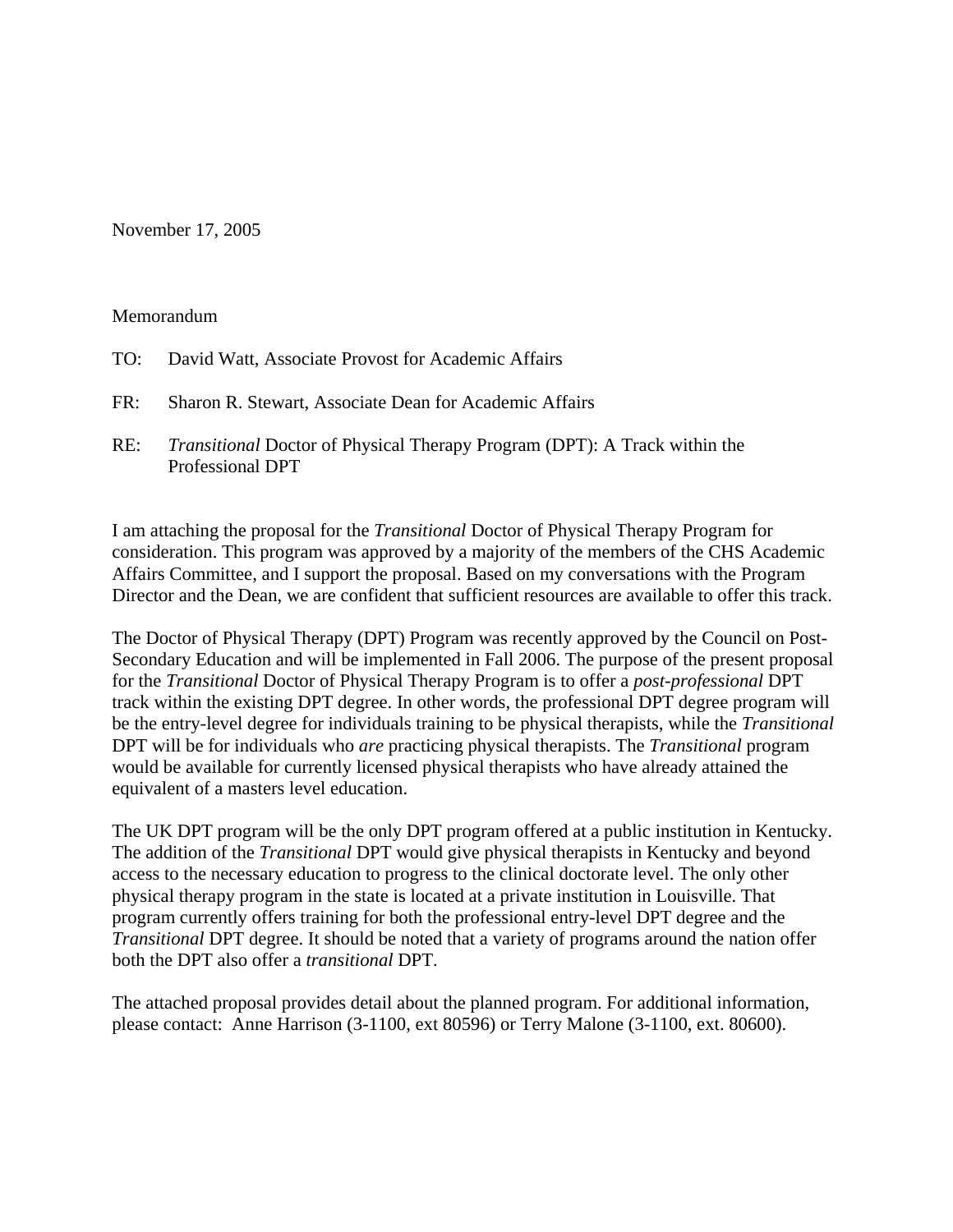#### *Text from email sent on 11/02/2005 to the Dean's office from the CHS Academic Affairs Committee.*

The Academic Affairs Committee has reviewed the latest version of the Transitional-DPT proposal. While there is not unanimous approval for this proposal, there is a two-thirds majority in favor of the proposal.

Linda S.Gorman, PhD DGS Clinical Sciences 900 S. Limestone, Rm 209H CTW Bldg. College of Health Sciences University of Kentucky

Phone: (859)-323-1100 ext. 80855 FAX: (859)-257-2454 Email: lsgorm0@uky.edu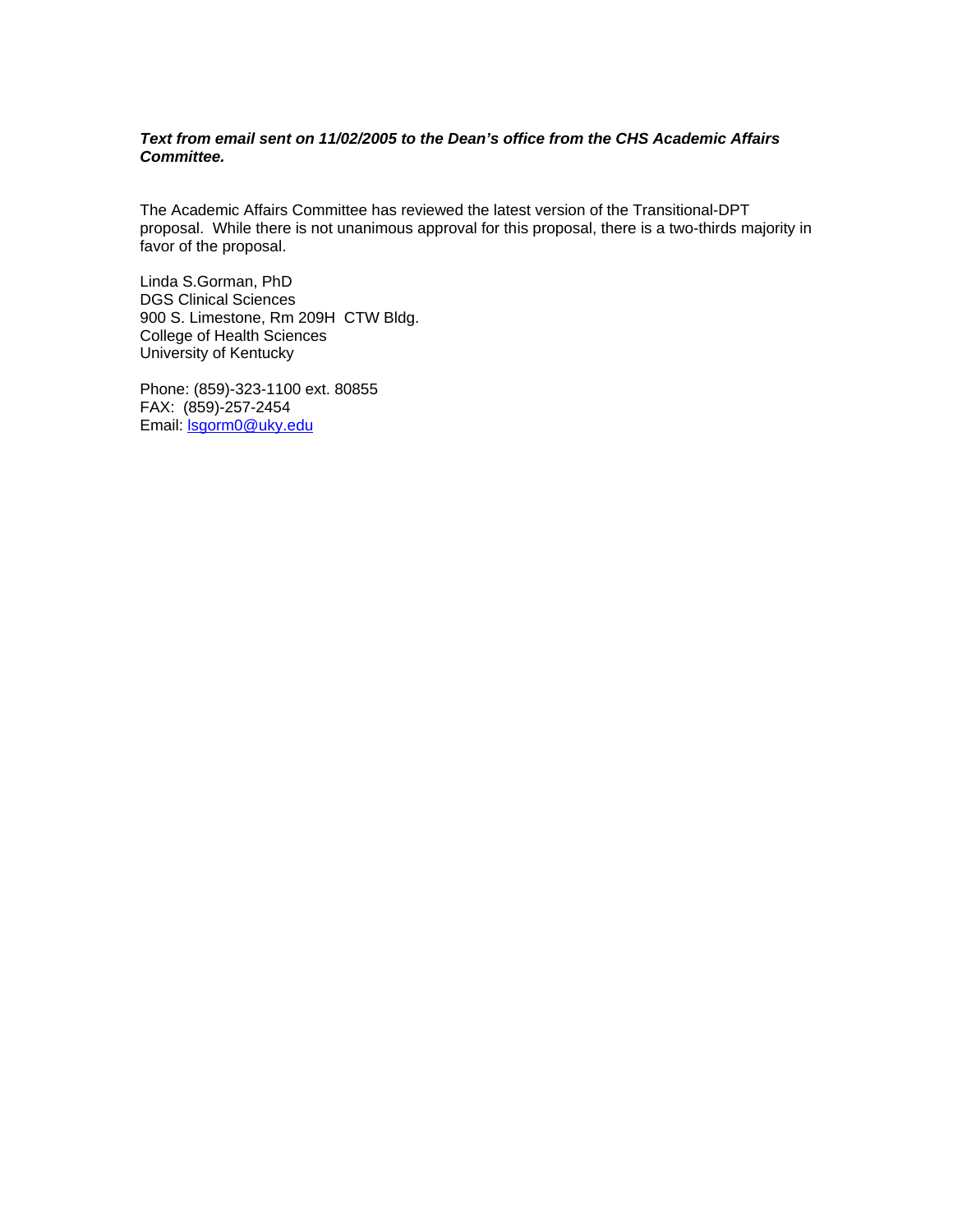## **UNIVERSITY SENATE REVIEW AND CONSULTATION SUMMARY SHEET**

# **Proposal Title:** *Transitional Doctor of Physical Therapy Track*  Name/email/phone for proposal contact: *Dr. Terry Malone, trmalo1@uky.edu; 323-1100, x80600*

**Instruction**: To facilitate the processing of this proposal please identify the groups or individuals reviewing the proposal, identify a contact person for each entry, provide the consequences of the review (specifically, approval, rejection, no decision and vote outcome, if any) and please attach a copy of any report or memorandum developed with comments on this proposal.

| <b>Reviewed by: (Chairs, Directors, Faculty)</b><br><b>Groups, Faculty Councils, Committees,</b> | <b>Contact person</b><br>Name (phone/email)                           | <b>Consequences of</b><br><b>Review:</b> | Date of<br><b>Proposal</b> | <b>Review</b><br><b>Summary</b> |
|--------------------------------------------------------------------------------------------------|-----------------------------------------------------------------------|------------------------------------------|----------------------------|---------------------------------|
| etc)                                                                                             |                                                                       |                                          | <b>Review</b>              | <b>Attached?</b><br>(yes or no) |
| Division of Physical Therapy Faculty                                                             | Dr. Terry Malone, see<br>above                                        | Approved                                 | August 2005                | no                              |
| Chair, Department of Rehabilitation<br><b>Sciences</b>                                           | Dr. Judith L. Page<br>323-1100, x 80571<br>ilpage01@uky.edu           | Approved                                 | October 2005               | no                              |
| <b>College of Health Sciences</b><br><b>Academic Affairs Committee</b>                           | Dr. Linda Gorman<br>323-1100X80855<br>lsgorm0@uky.edu                 | Approved<br>(majority vote)              | October 2005               | yes (email)                     |
| College of Health Sciences, Dean's<br>Office                                                     | Dr. Sharon R. Stewart<br>323-1100, x 80570<br>$s$ rstew $01@$ uky.edu | Approved                                 | November<br>2005           | yes (memo)                      |
| <b>Health Care Colleges Council</b>                                                              | Dr. David Watt<br>323-6589<br>dwatt@uky.edu                           | Approved                                 | December 21<br>2005        | yes (email<br>memo)             |